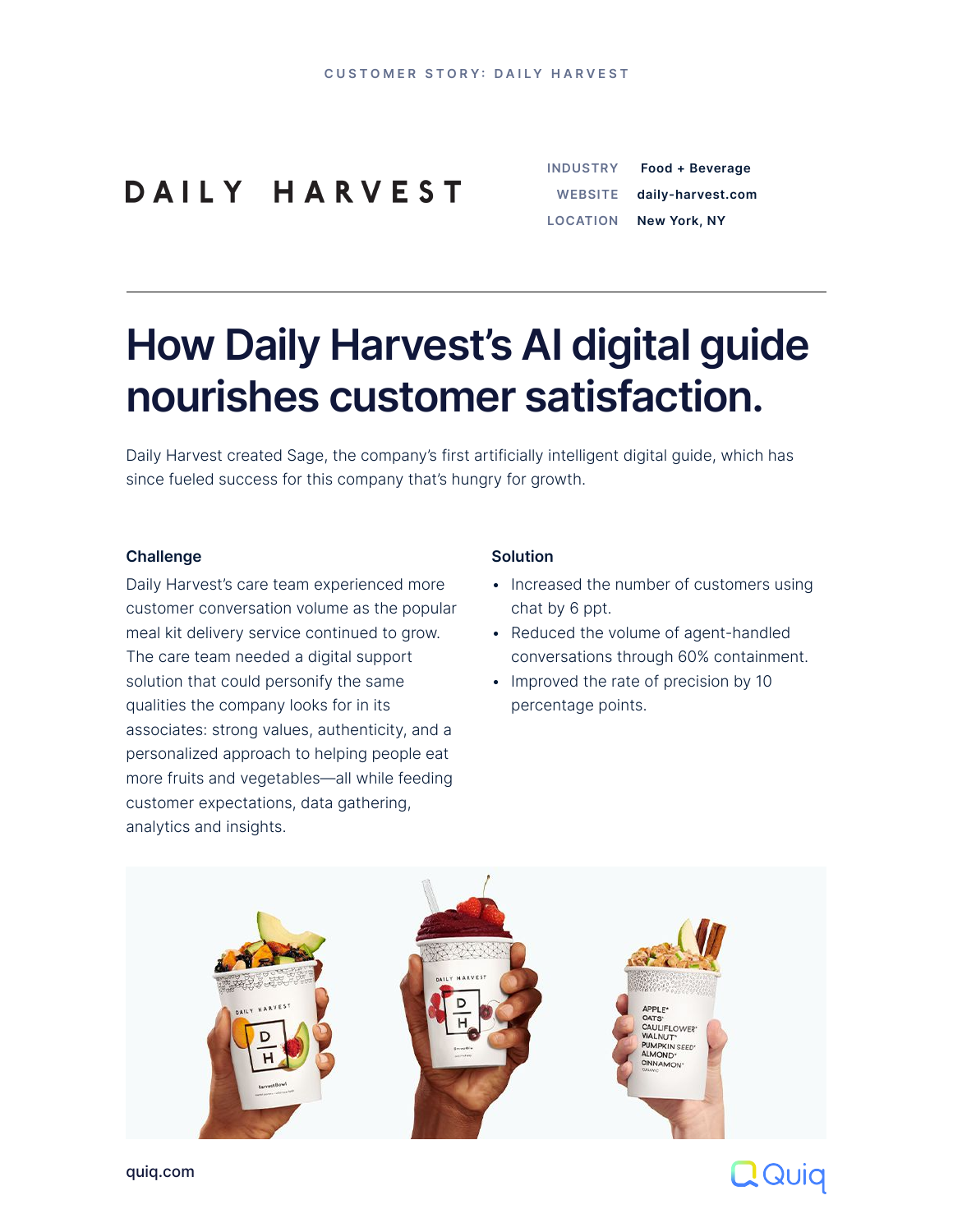### **A scoop of exceptional service.**

Daily Harvest's mission "to take care of food, so food can take care of you" is a reassuring promise made by a company that believes in delivering healthy food with superior service. The meal kit service takes caring to a whole new level with a customer care team that can only be described as a group of nourishing souls. They believe in the power of food and conversation to promote healing and happiness.

If that's not enough reason to believe, Daily Harvest's care teams continuously average CSATs above 95% (much higher than industry average).

With an ever-growing customer base, the care team naturally began experiencing more volume in customer conversations and inquiries. Nonetheless, personalized care and quality standards needed to be the main course.

The secret ingredient? Sage, Daily Harvest's artificially intelligent digital guide.

Daily Harvest insisted (with good reason) that Sage needed to be quite the singular chatbot. As an AI chatbot, this new care



team member needed to be just as supportive as a human, with empathic characteristics and responses that reassured customers looking for answers. Sage also needed to be pragmatic, or able to manage a high volume of simple, transactional questions that would free up other care team members for more unique or complicated interactions.

| $($ Our food $)$<br>Get a recommendation)<br>Gifts  |  |
|-----------------------------------------------------|--|
| My account and orders<br><b>About Daily Harvest</b> |  |
| Chat with our Care Team                             |  |
|                                                     |  |
|                                                     |  |
|                                                     |  |
| What's on your mind?                                |  |
|                                                     |  |

The company also depended on Sage to support the company's data-driven approach by gathering and feeding insights and customer recommendations to the care team to fulfill their appetite for continuous improvement.

No pressure, Sage!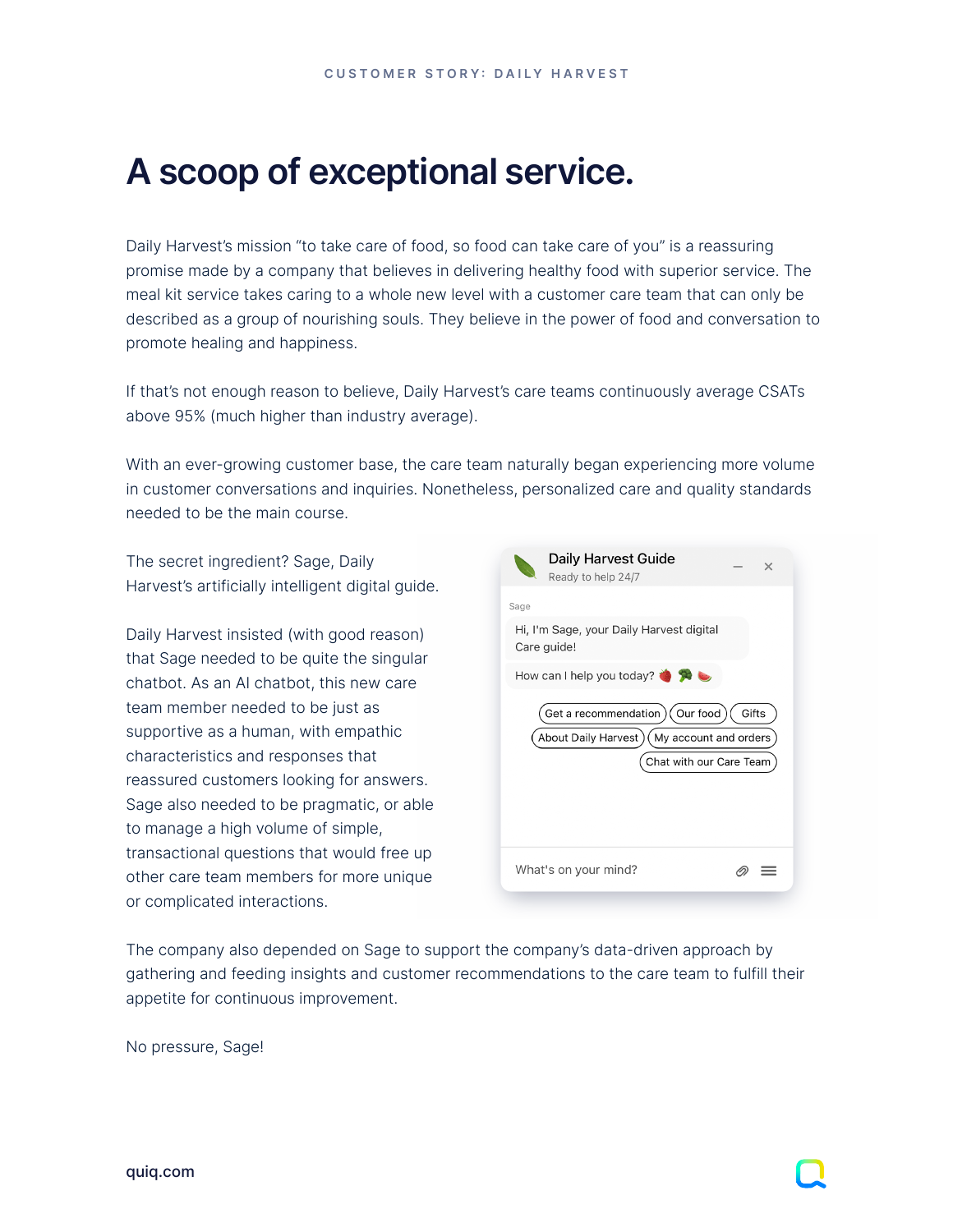# **A dollop of AI architecture.**

Daily Harvest ordered up a deeply collaborative partnership with Quiq to create a phased-plan approach tailored to current capabilities and desired business outcomes.

To lay a solid foundation for Sage's unique architecture, Quiq helped Daily Harvest build the start of a sophisticated Natural Language Processing (NLP) model. The process used core contact drivers identified by Daily Harvest ahead of time. Then, the team gradually layered it with the ability to interpret customers' language and syntax, their food preferences, and more.

Advanced engineering helped detect current customers versus those new to Daily Harvest. As a result, each type of visitor received only the information and communication pertaining to their point on the customer journey.



# **A plateful of personalization.**

Following the technical build of Sage, Quiq partnered with Daily Harvest's data team to fully customize the experience using a "test, learn, and optimize" approach.

Quiq and Daily Harvest extensively tested Sage for quality assurance across their teams and conducted research studies. They also collected quantitative user feedback and testing through a gradual rollout, initially introducing Sage to 10% of site visitors—then 25%, 50%, and finally 100% of visitors.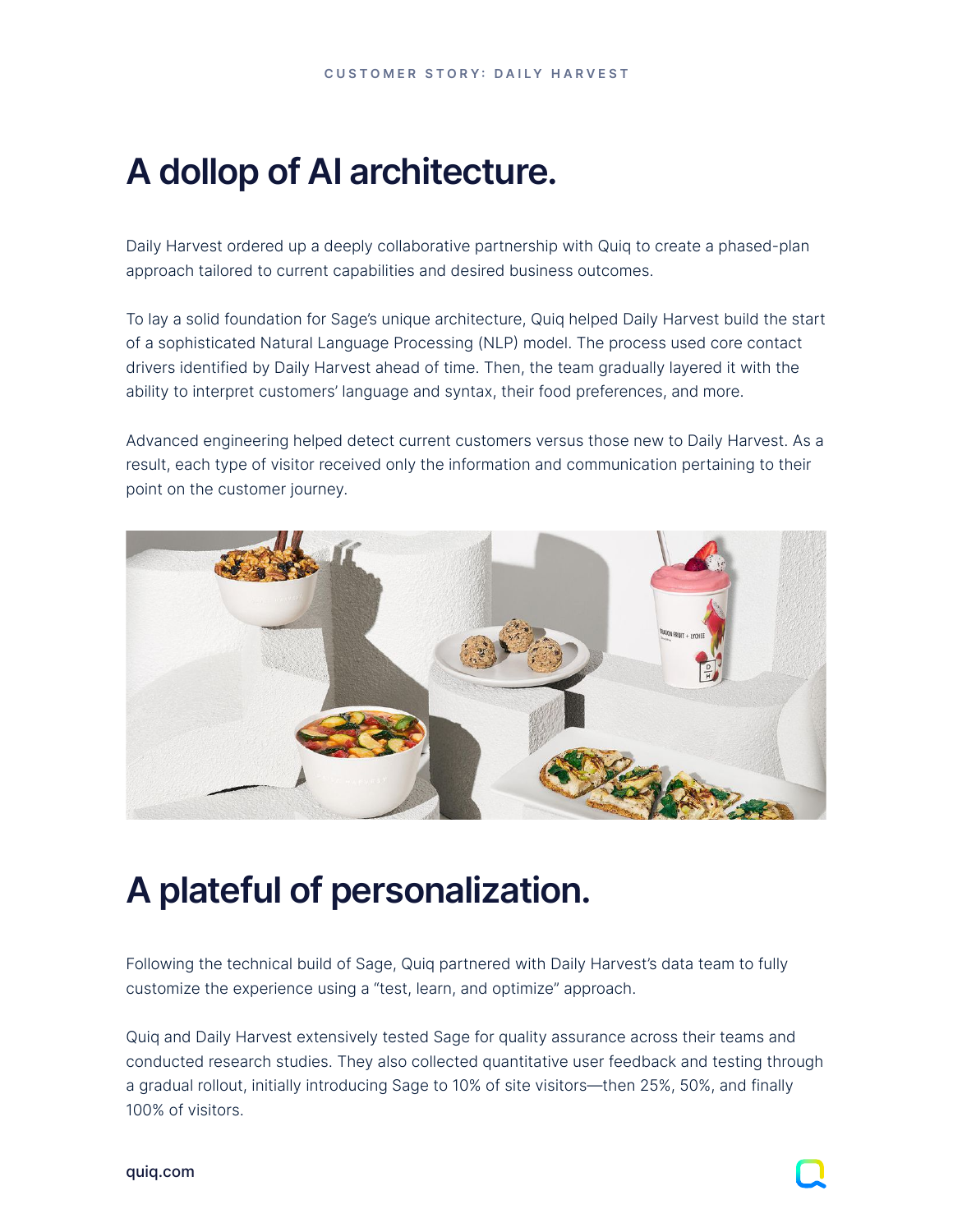# **Extra helpings of optimization.**

Staying true to Daily Harvest's "test, learn, and optimize" approach, the teams closely monitored and managed key metrics like CSAT, containment, and precision.

In most cases, no matter how much anyone tries to predict outcomes, performance naturally fluctuates. During times of fluctuation, the teams put that data to good use. In doing so, they figured out how to optimize customer experiences using NLU, content enhancements, handoff protocols, and routing.

### **An exquisite experience.**

In addition to Sage's technical aspects, Daily Harvest smartly strategized the digital guide to act as an extension of the care team, not a replacement. Quiq enabled an always-present option for customers to chat with a Daily Harvest care associate (rather than emphasize containment) because of the team's desire for the most seamless customer experience possible.

Sage clearly works well for Daily Harvest. Not only does the AI digital guide boost customer satisfaction and reduce the volume of agent-handled conversations, but it also eases the process of data collection as well.

#### **Quiq enabled Daily Harvest to:**

- Increase the number of customers using chat by 6 ppt.
- Reduce the volume of agent-handled conversations through 60% containment.
- Prepare more care associates for 1:1 customer service.
- Improve the rate of precision by 10 percentage points.
- Achieve consistently stellar CSAT.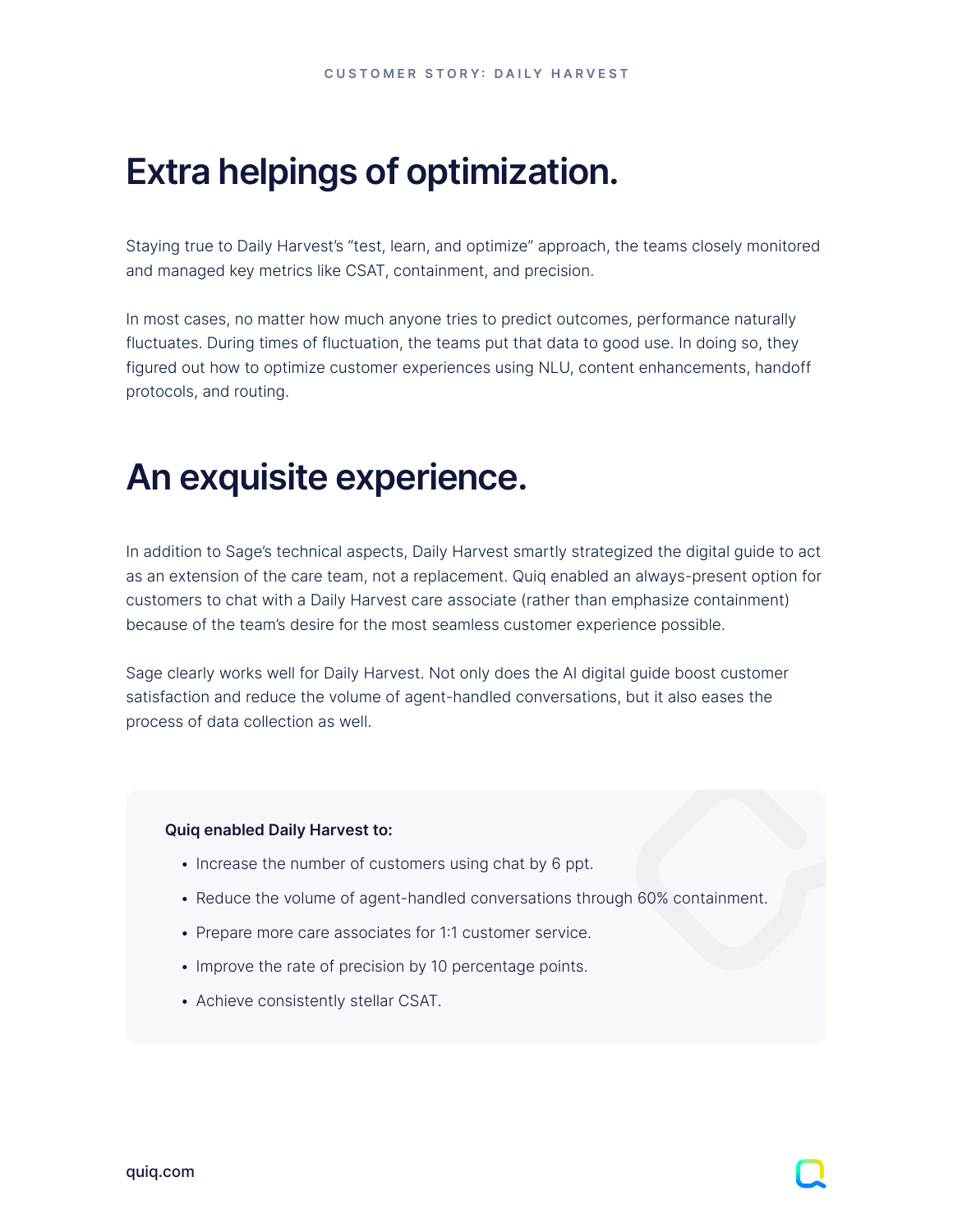### **Results exceed expectations.**

Quiq began the launch plan in April 2021, and by July, Sage launched to 100% of site visitors.

Today, even more customers are using chat, thanks to Sage. The company saw a 6 ppt. shift in the distribution of customers seeking chat as a more efficient channel for resolution. Sage has also reduced the volume of agent-handled conversations significantly. The bot has also decreased overall volumes of care associate support by reaching up to 60% containment.

As a result, associates are freed up to help customers who need more 1:1 care. Among those who interact with Sage, CSAT consistently performs within Daily Harvest's standards for an excellent customer experience.

Automation continues to successfully guide customers to complete tasks on their own with a high rate of accurately detecting phrases and word choices. Over the course of the phased launch, Sage improved the rate of precision by 10 percentage points.

# **High-quality data keeps flowing in.**

Finally, customers have received more than 1,000 food recommendations, thanks in part to Sage's functionality. Likewise, using the Quiq reporting platform, Daily Harvest can access full customer transcripts. This information includes thousands of responses around flavor, lifestyle preferences, and ingredients, which are incorporated into Daily Harvest's larger data engine and platform.